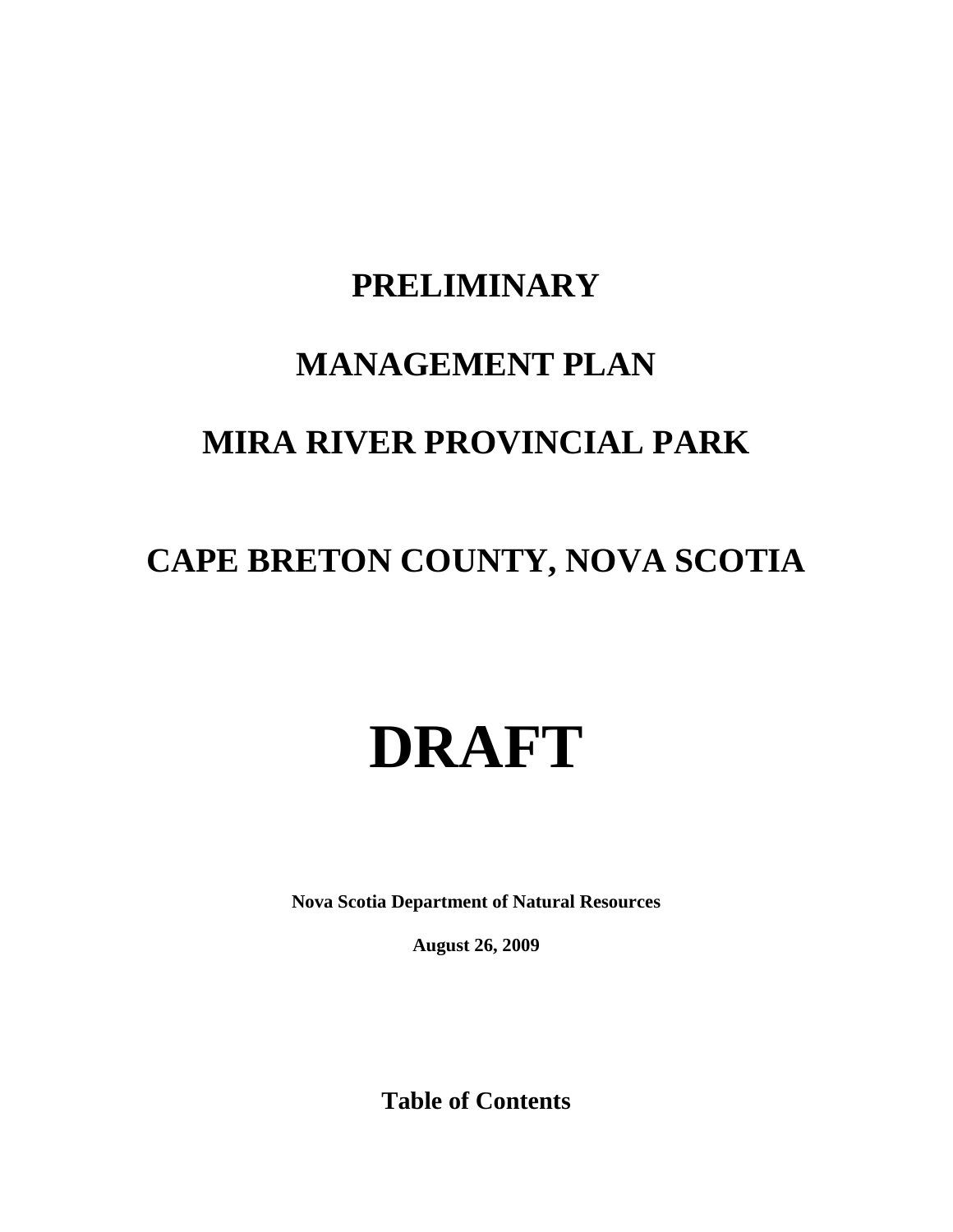| Park Development Concept (and all contracts) and all contracts of the contracts of the Development Concept (and all contracts) and all contracts of the Development Concept (and all contracts) and all contracts of the Devel |  |  |
|--------------------------------------------------------------------------------------------------------------------------------------------------------------------------------------------------------------------------------|--|--|
|                                                                                                                                                                                                                                |  |  |
|                                                                                                                                                                                                                                |  |  |
|                                                                                                                                                                                                                                |  |  |
|                                                                                                                                                                                                                                |  |  |
|                                                                                                                                                                                                                                |  |  |
|                                                                                                                                                                                                                                |  |  |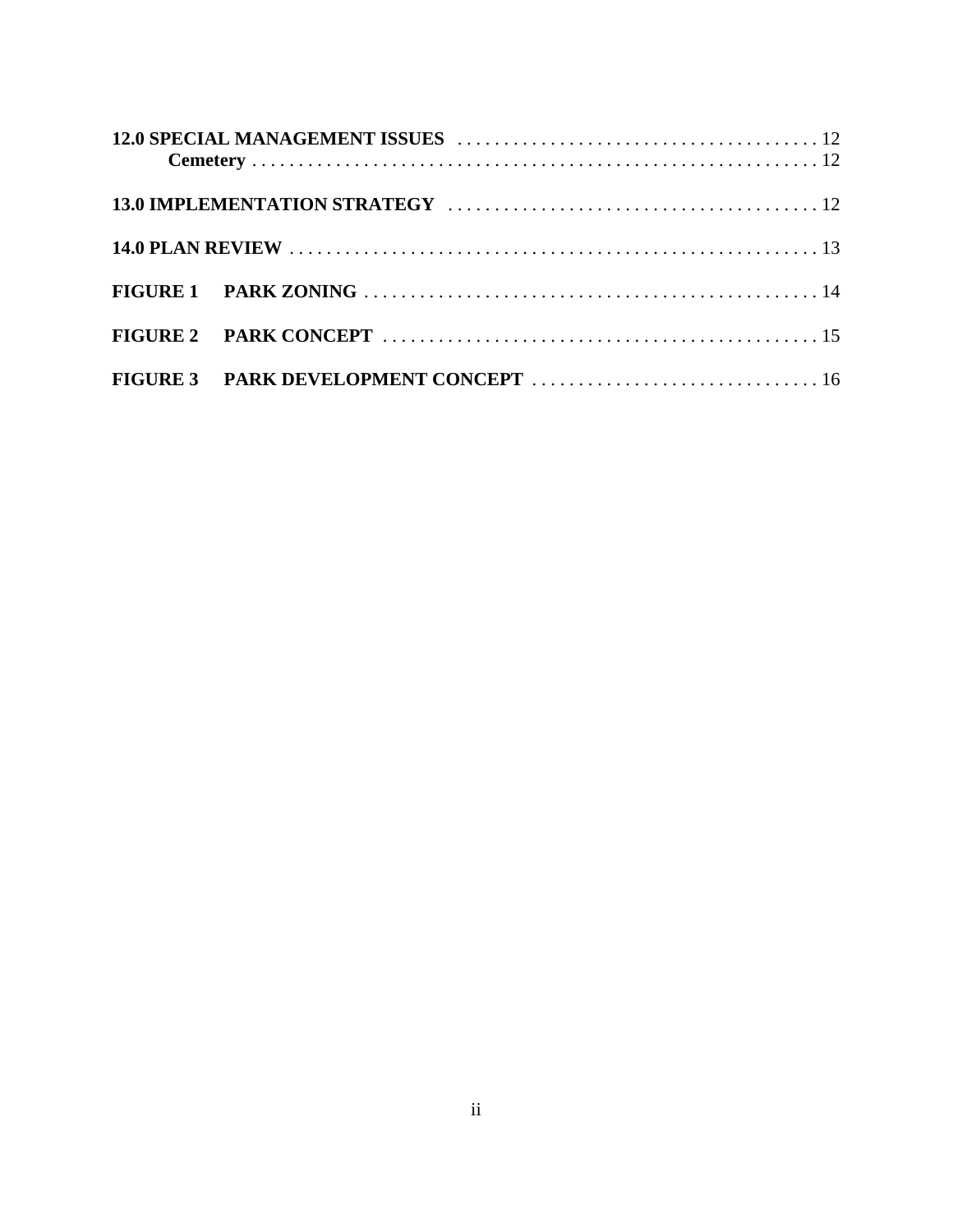### **1.0 EXECUTIVE SUMMARY**

Located on the Mira River between Sydney and the Fortress of Louisbourg National Historic Site of Canada, Mira River Provincial Park has provided regionally-significant opportunities for outdoor recreation to Nova Scotians and out-of-province visitors for over 40 years. Almost an island in the midst of Mira River, the 86 hectare property provides an attractive setting for a range of naturebased outdoor activities while also protecting important natural and cultural heritage values.

This management plan defines a vision and management philosophy that will guide park management decisions for Mira River Provincial Park over the next 20 years. In addition, the plan establishes a policy and decision-making framework for a major redevelopment of the park which is anticipated to commence in 2009.

Four principal management objectives have been adopted for Mira River Provincial Park. The first is to provide opportunities for a range of regionally-significant nature-based outdoor recreation experiences which complement the site's location on the Mira River. Secondly, the park will provide opportunities for exploration, education and appreciation of the site's heritage values through interpretation, information and outdoor education programs. Thirdly, the park will complement regional and local tourism objectives. Fourthly, the park will protect important natural and cultural heritage features and values.

Management priorities will be directed toward providing opportunities for high quality outdoor recreation activities, along with associated facilities and services, while retaining and enhancing the park's natural and cultural heritage. In keeping with the emphasis on outdoor recreation, the park has been classed as an Outdoor Recreation Park and almost 40 percent its land base is included within a Recreation Development Zone which allows for facility development and more intensive public use. Notwithstanding this emphasis on more intensive types of recreational use and associated facility development (campground, beaches, program areas), the Department remains committed to the protection and enhancement of the park's natural and cultural heritage features and values. To that end, over 60 percent of the park is included within either the Environmental Protection or Resource Conservation zones.

In keeping with the importance placed on providing opportunities for nature-based outdoor recreation activities, Mira River Provincial Park will offer a range of facilities and services. The primary focus of those amenities will be to support destination camping and day-use activities associated with the park's lakeshore setting. A proposed redevelopment of Mira River Provincial Park will include enhancements to existing camping opportunities, development of a park-wide trail system and improvements to the day-use and park entry areas.

The diverse natural and cultural heritage values of Mira River Provincial Park will be interpreted primarily through self-directed opportunities, including brochures, on-site interpretive panels and publications. Live animation has been used on occasion and will continue to be a feature of interpretive and education programming where possible.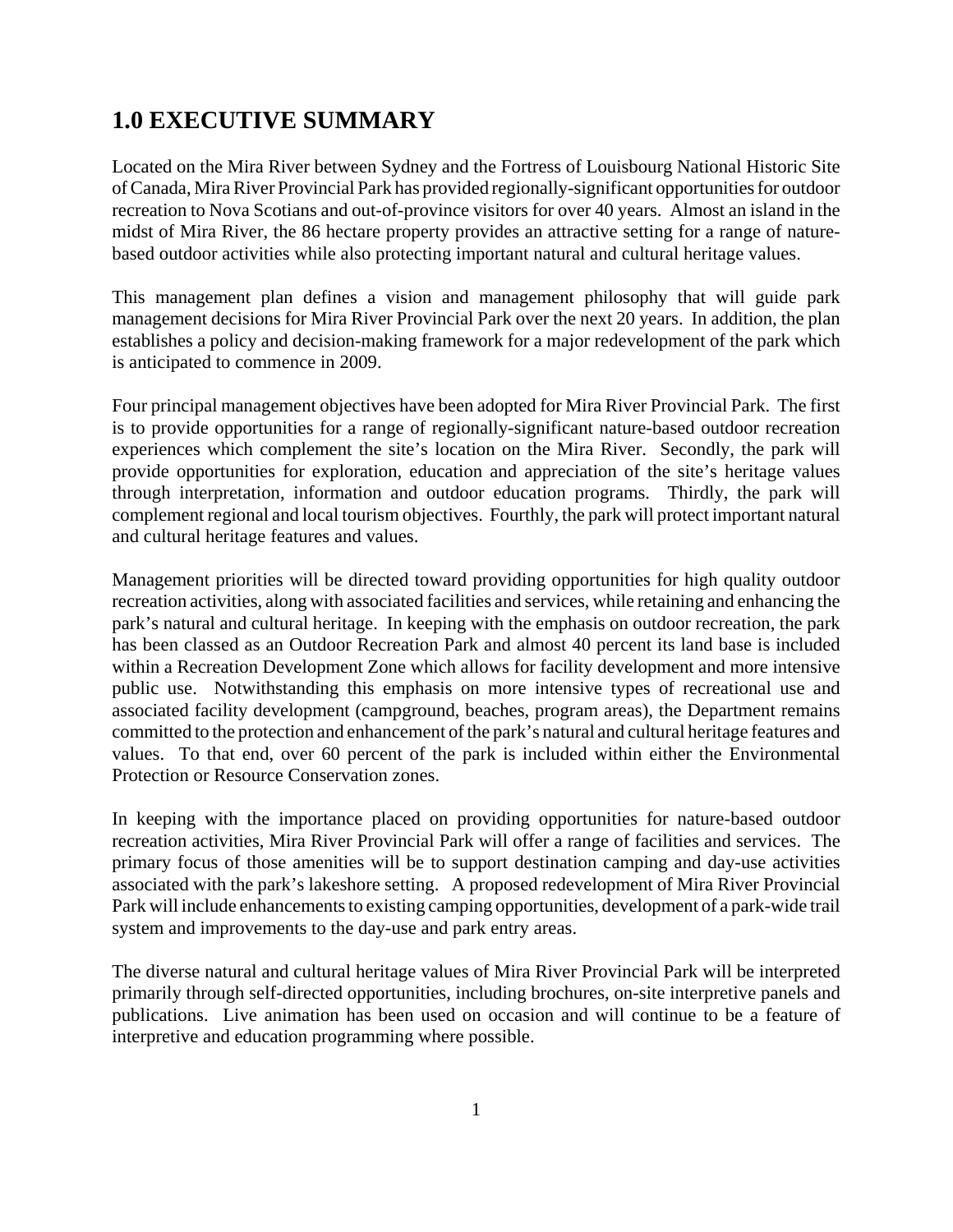Maintaining ecological integrity is an important goal of the park management plan. To that end, the Department will undertake a variety of measures to minimize visitor impacts. Implementation of park zoning, collection of baseline environmental data, monitoring visitor impacts, and implementation of appropriate management techniques will be used to maintain ecological integrity. Implementation of the proposed park redevelopment is anticipated to occur over two phases.

Phase I of park redevelopment is intended to redevelop the existing Peninsula, Freshwater Fen and Open Field camping loops. Phase II includes development of the Brickyard Point camping loop and group use camping area, expansion of the trail system improvements to the day use and park entry areas, a new washroom for Brickyard Point, relocation of the park administration building, improvements to the maintenance yard and realignment of sections of the park road system.

### **2.0 INTRODUCTION**

Mira River Provincial Park, Cape Breton County, is situated on the Mira River, 22 kilometres from Sydney and 17 kilometres from the Fortress of Louisbourg National Historic Site of Canada. Lands were initially acquired for the park in 1962, with major acquisitions occurring in 1968 and 1973. Opened in 1967, the 86 hectare property offers a range opportunities for outdoor recreation activities including camping, picnicking, swimming, canoeing, kayaking, biking and walking. In addition, opportunities exist to interpret the park's natural and cultural heritage features and values. The property was designated under the Provincial Parks Act in 1984.

To ensure management of Mira River Provincial Park is consistent with the intent of the provincial parks program, DNR has prepared this park management plan. Preparation of this plan also coincides with a proposed major redevelopment of the park in 2009.

The plan's purpose is to define a vision and management philosophy that will guide decisions for Mira River Provincial Park over the next 15 to 20 years. In addition, the plan identifies the actions necessary to support that vision and philosophy.

The management plan is based on the Department's legislative mandate under the *Provincial Parks Act and Regulations*, its Provincial Parks Policy, other Provincial and Departmental policies and guidelines, together with the park's heritage and outdoor recreation values. The term heritage values, as used throughout this document, encompasses both cultural heritage and natural environments.

### **3.0 VISION**

The foundation of this park management plan rests on the park vision, a brief statement that presents the broad long-term direction for the park. This vision describes the park management philosophy and what the park will be like in the future.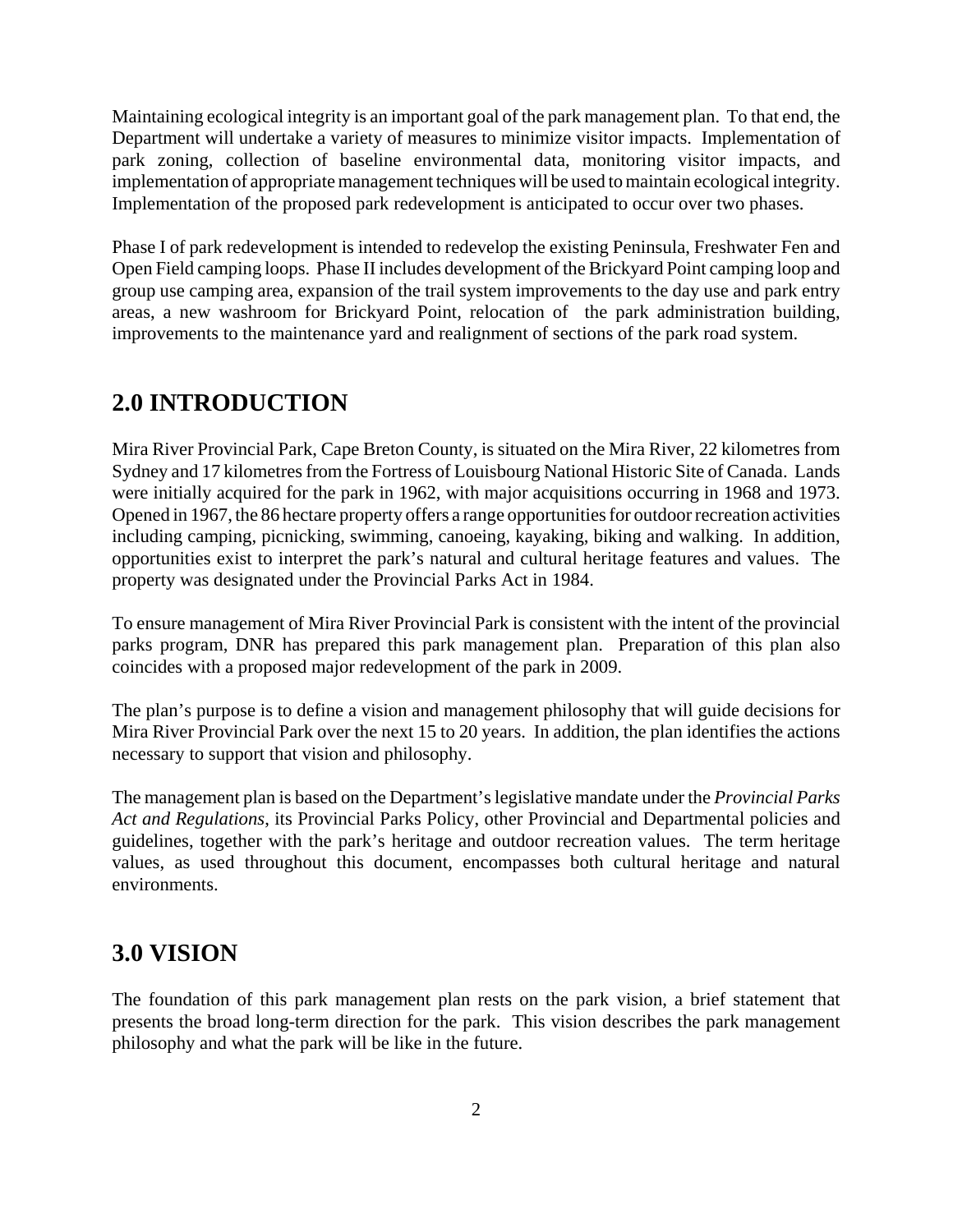#### **Vision**

*Mira River Provincial Park will provide regionally-significant opportunities for a range of naturebased outdoor recreation, interpretation and education activities along with associated facilities and services while conserving and protecting the park's important natural and cultural heritage values.*

### **4.0 PARK VALUES**

Mira River Provincial Park contains a range of exceptional park values that are based on the property's location as a peninsula in the midst of the Mira River, the presence of a regionally significant beach and waterway, an archaeological site associated with a former brick yard dating to the early 1700s, existing and proposed walking trails and opportunities for nature-based outdoor recreation, education and tourism.

#### **Natural Heritage**

#### **Geology**

The Mira River Valley is a dominant topographical feature of southeastern Cape Breton, extending from Framboise Cove northwards to about Marion Bridge and then sweeping eastwards to exit at Mira Bay. The river lies between 320 million year old Carboniferous formations to the north and 500 million year old Cambrian and Precambrian formations to the south. The highly eroded bedrock is covered by a thick layer of glacial till, sands and gravels deposited during the retreat of the last ice age some 15,000 years ago.

Lying in a long narrow valley, possibly along an old fault line, the lower reaches of the river have been dammed by glacial gravels to form a long lake. Along the lower two-thirds of the river, these glacial deposits also formed numerous peninsulas such as the one Mira River Provincial Park occupies. About three kilometres from the mouth of the Mira, the river narrows and cuts a valley through bedrock to reach the Atlantic Ocean.

The carboniferous bedrock to the north of the Mira includes numerous coal seams - evidence of the area's environment 300 million years ago. At that time shallow lakes, bays, swamps and coastal flood plains covered much of the region. Abundant fossils can be found in this coal. These coal seams supported the region's long history of coal mining. South of the Mira, fossils are also imbedded in the Cambrian sandstones and shales.

#### **Marine Environment**

The Mira River has a drainage area of approximately 648 square kilometres, with the Gaspereau, Salmon and Trout rivers, along with Black Brook, as its main tributaries. Along the southern part of its course, glacial deposits have interrupted the flow to form a chain of small lakes which are all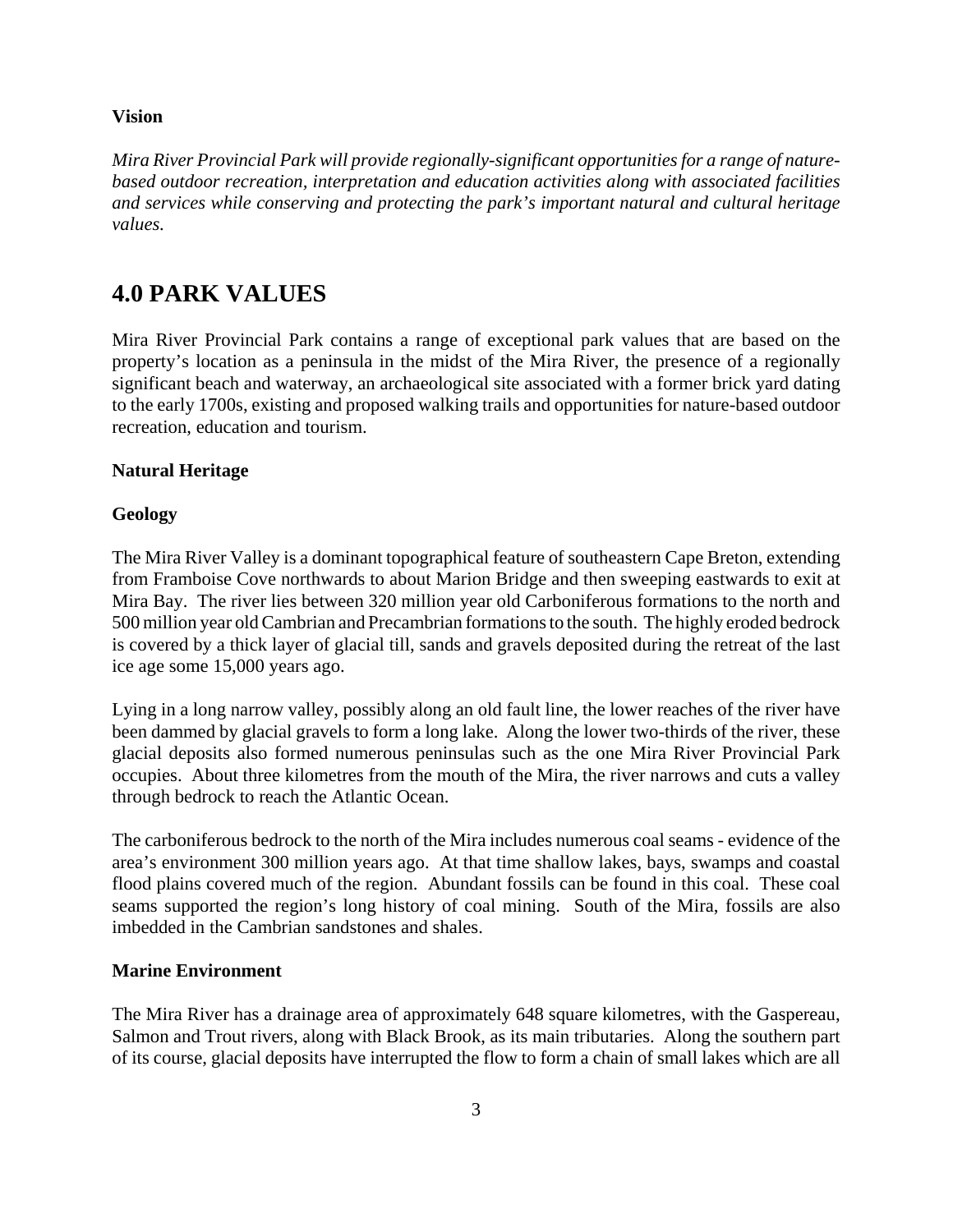less than 15 metres above sea level. Tidal waters move back and forth in the eastern portion of the river, although the influx of salt water any distance beyond the river mouth is limited.

The waters of the Mira River support a variety of fish species including sea trout, shad, perch, American eels, stripped bass, mackeral, herring, brook trout, speckled trout, minnows and smelts. Consequently, the river is popular for fishing.

#### **Flora**

The forest cover of Mira River Provincial Park is comprised generally of tolerant hardwoods, predominantly sugar maple, on the western-most portion near Joes Point, with a larger portion of mixed woods through the central portion and softwood stands along the western shoreline, around the maintenance yard and immediately south of the northern-most walk-in campsites. Large areas of non-forested areas are associated with the campground. A six hectare wetland is located along the northern-most shoreline. Portions of the park remain relatively undisturbed and in a region with a long history of human development provide an opportunity to explore and appreciate the area's natural heritage.

A thorough inventory of the flora of Mira River Provincial Park has not yet been completed.

#### **Fauna**

Due to its small size, long history of human development and use and island-like setting, Mira River Provincial Park is home to a limited number of mammals, including snowshoe hare, red squirrels, voles, moles, bats, field mice and porcupine. Common birds which inhabit the park and surrounding woods and waters include bald eagles, loon, blue heron, Canada goose and a variety of owls, ducks and other waterfowl.

Although having limited wildlife values, the park does provide some relatively natural habitat in an area of increasing human development and use.

### **Cultural Heritage**

The first inhabitants of the area were the Mi'kmaq who established seasonal camps along the Mira River. In the early 1700's, French settlers arrived and soon began clearing the land. In 1727, the French developed a brickyard at what is now known as Brickyard Point in Mira River Provincial Park. These bricks were used in the construction of the nearby Fortress of Louisbourg which had begun in 1719. The brickyard operated on and off until the early decades of the twentieth century. Even today, a walk along the shore at Brickyard Point will reveal scattered bricks that remain from this bygone era.

By 1763 the English gained control of Cape Breton Island. While some French settlers returned to France, many others remained. Later, large numbers of United Empire Loyalists and Scottish immigrants settled in Cape Breton.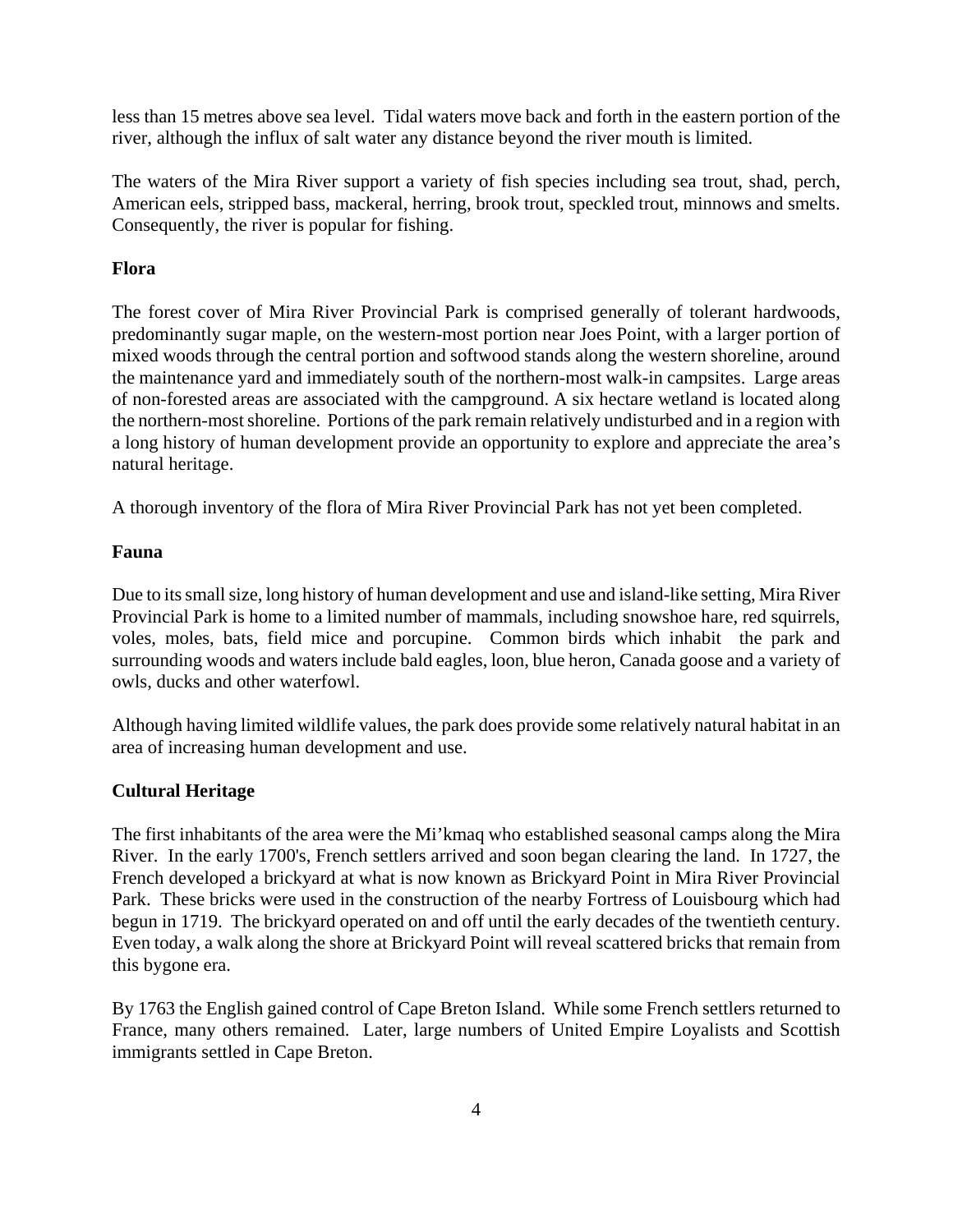The park provides an authentic setting to present the story of aboriginal use of the Mira River. As well, there are visible remnants of early French, and later English, occupation of what is now Mira River Provincial Park.

#### **Outdoor Recreation**

Mira River Provincial Park offers a range of opportunities for outdoor recreation activities. Situated on the 55 kilometre-long Mira River, and within a short drive from the greater Sydney area, the provincial park is popular for pleasure boating and other recreational activities including fishing and swimming. The park offers one of only a limited number of freshwater swimming opportunities in proximity to the Sydney area.

The park offers public access to Mira River and provides facilities and services to better enjoy the area's recreational amenities. These facilities and services include a campground, picnic area, unsupervised swimming area, boat launch, picnic area, walking trails, a playground, parking and washrooms.

The proposed redevelopment of Mira River Provincial Park would enhance existing outdoor recreation opportunities and add complimentary opportunities including an expanded system of walking trails, walk-in campsites and off-season parking.

#### **Outdoor Education**

A number of opportunities exist at Mira River Provincial Park to enhance public understanding and appreciation of natural and cultural heritage values. Geology and earth history features of interest are evident at the park and surrounding areas and the park offers an excellent location to present the story of the evolution of the region's landscape.

Human history, including pre-contact aboriginal use, early French industry and, later, English settlement and use, can be told from Mira River Provincial Park.

#### **Tourism**

Mira River Provincial Park plays an important role in regional tourism efforts. The park provides an accommodation base for campers that is close to the greater Sydney area and the nearby Fortress of Louisbourg National Historic Site of Canada. It also offers one of the best freshwater swimming opportunities in eastern Cape Breton County and access to the Mira River for boating.

### **5.0 PARK OBJECTIVES**

Management objectives for Mira River Provincial Park will focus on providing regionally significant opportunities for outdoor recreation, interpretation and education centred on the park's natural and cultural heritage values and protecting the site's heritage values, including natural processes,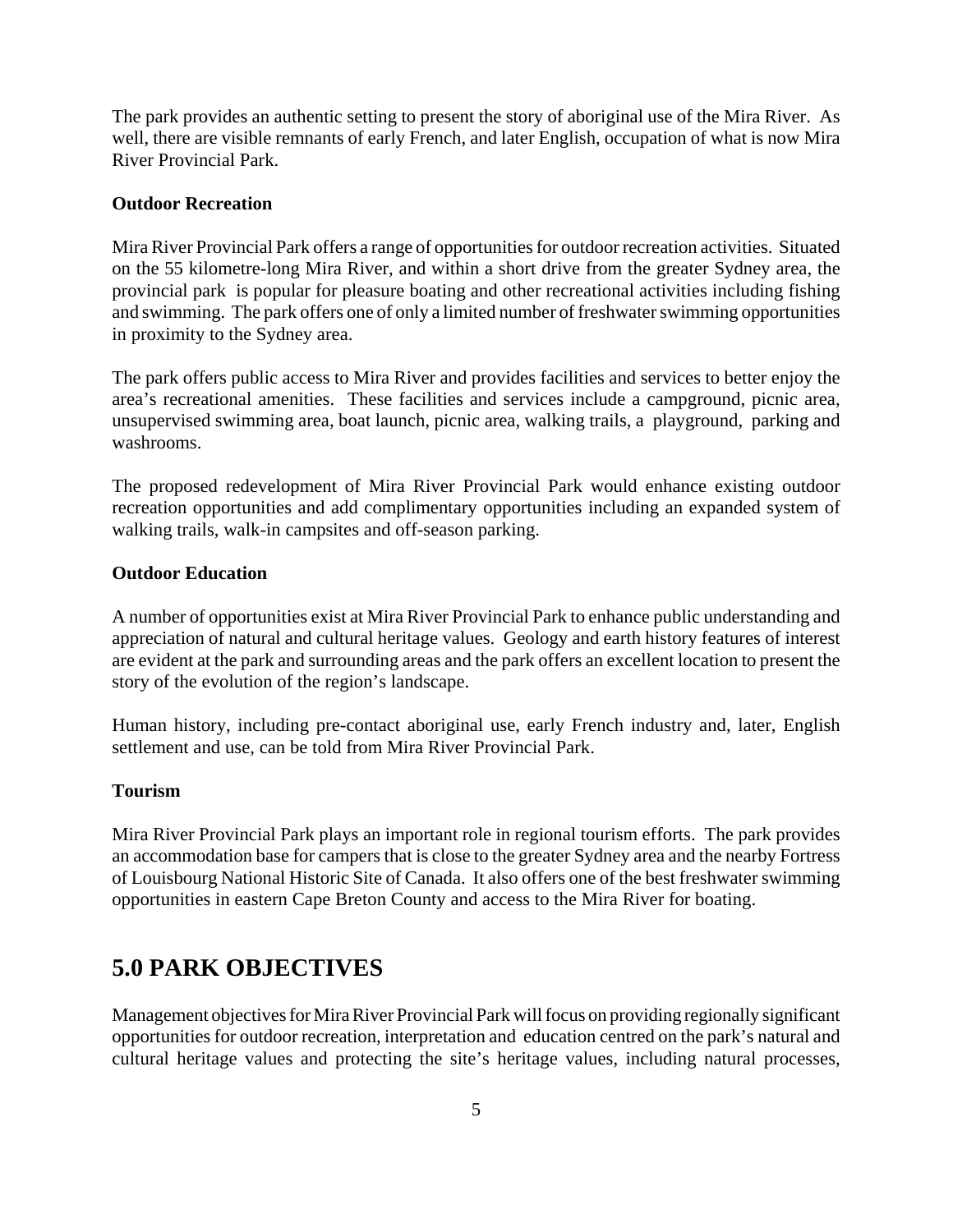ecological functions, and selected cultural sites. In addition, the park is intended to play an important role in complementing regional tourism objectives.

The following are the key management objectives for Mira River Provincial Park

#### **Outdoor Recreation**

*To provide high quality nature-based, destination day-use and overnight experiences which emphasize regionally-significant outdoor recreation opportunities, including camping, picnicking, swimming, canoeing, kayaking, biking and walking.*

To enhance outdoor recreation experiences, Mira River Provincial Park will provide a range of complimentary facilities and services including a campground, picnic, swimming and day-use areas, washrooms and changerooms and a system of walking trails.

As part of the Department of Natural Resources' commitment to maintaining ecological integrity, the planning, design and construction of park trails and infrastructure will incorporate sustainable development strategies and environmental protection measures. Key aspects of this ecologically sustainable design approach include limited new park development, a requirement that new infrastructure support park goals and objectives and maintaining a portion of the park in a relatively natural condition.

#### **Heritage Appreciation**

*To provide opportunities for exploration, education, and appreciation of the park's heritage values through interpretive, information, and education programs.*

Heritage appreciation programs will emphasize significant natural and cultural heritage features and themes relating to flora, fauna and human settlement and use.

In particular, interpretive and educational programs will focus on earth history and successive human occupations of the park and surrounding areas by aboriginal, French and English peoples.

### **Protection**

*To protect biodiversity and natural processes as well as important cultural values of Mira River Provincial Park.*

Park management will ensure protection and conservation of important natural and cultural heritage values. In particular, protection efforts will focus on a 6 hectare wetland complex and archaeological features associated with Brickyard Point.

#### **Tourism**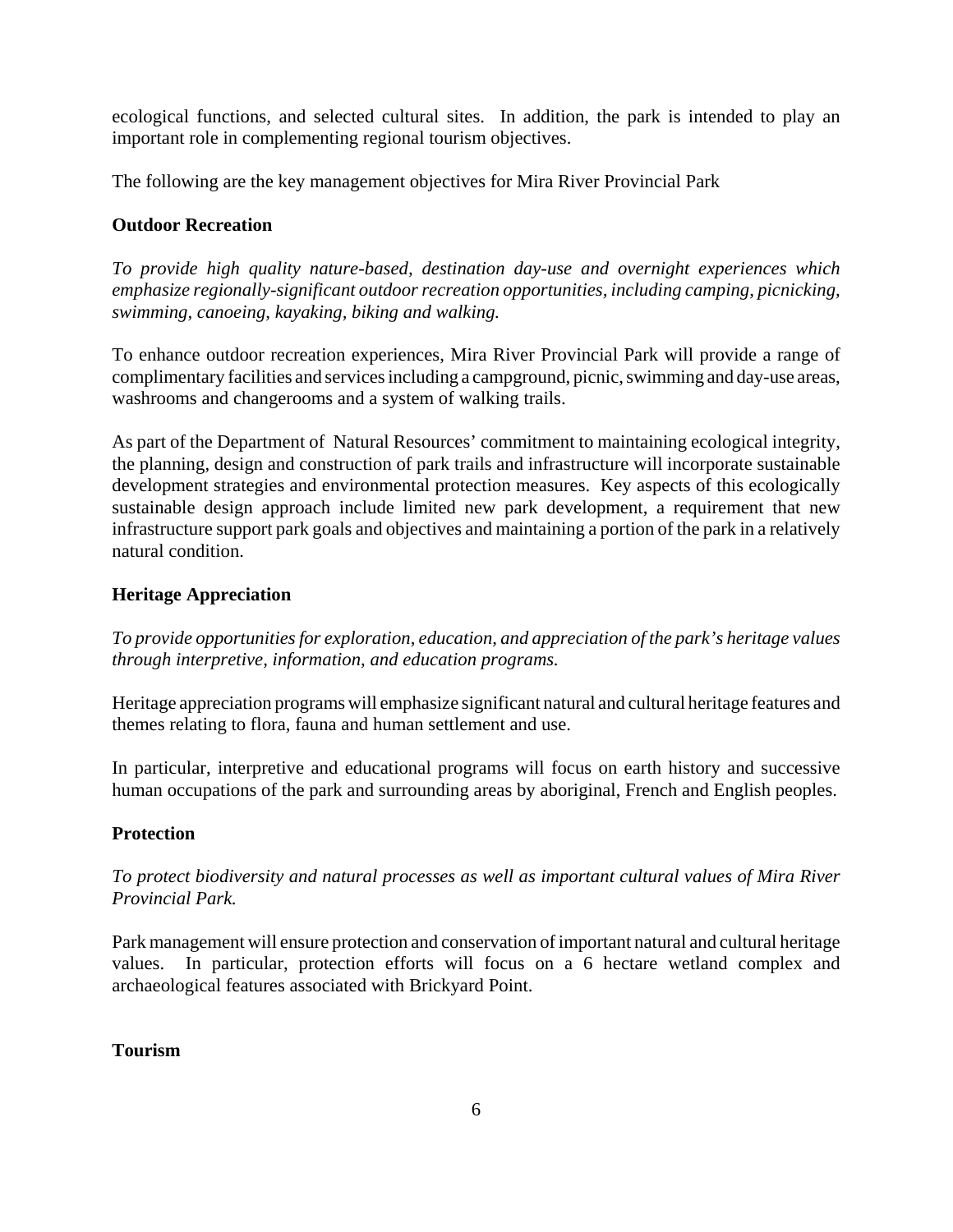*To serve as a regionally significant tourism attraction for both Nova Scotians and out-of-province visitors emphasizing high quality coastal recreation opportunities, including both camping and dayuse facilities, in close proximity to Fort Louisbourg National Historic Site of Canada.*

The park will be managed and promoted to serve both Nova Scotians and out-of-province visitors. In addition, it will complement and enhance regional tourism infrastructure, opportunities and strategies

### **6.0 PARK CLASSIFICATION**

Mira River Provincial Park, by virtue of its outstanding outdoor recreation capabilities, regionally significant beaches and waterway resources, will be managed as an "Outdoor Recreation Park" as defined by the Provincial Parks Regulations. An Outdoor Recreation Park incorporates quality recreational resources capable of supporting a wide variety of outdoor activities and is established to meet the recreational needs of Nova Scotians and out-of-province visitors.

### **7.0 PARK ZONING**

.

Park zoning allocates park lands and waters on the basis of the importance attached to their protection as heritage resources and to their capability and suitability for recreational use and associated facility and service development. Zoning defines the degree of protection, conservation, and development that may occur within respective park areas. The Provincial Parks Regulations establishes three park zones: Environmental Protection, Resource Conservation, and Recreation Development. The first two are protection oriented, while the third allows for more intensive development and use.

All three zones will be used at Mira River Provincial Park (Figure 1).

### **Environmental Protection Zone**

The Environmental Protection Zone includes park lands or waters that are highly sensitive or contains significant natural or historic resources that require protection. Within this zone, interpretive, educational and scientific activities are permitted where they do not conflict with the underlying protection objectives. At Mira River Provincial Park, a wetland habitat consisting of 6 hectares, or 7 percent of the park, is zoned Environmental Protection.

#### **Resource Conservation Zone**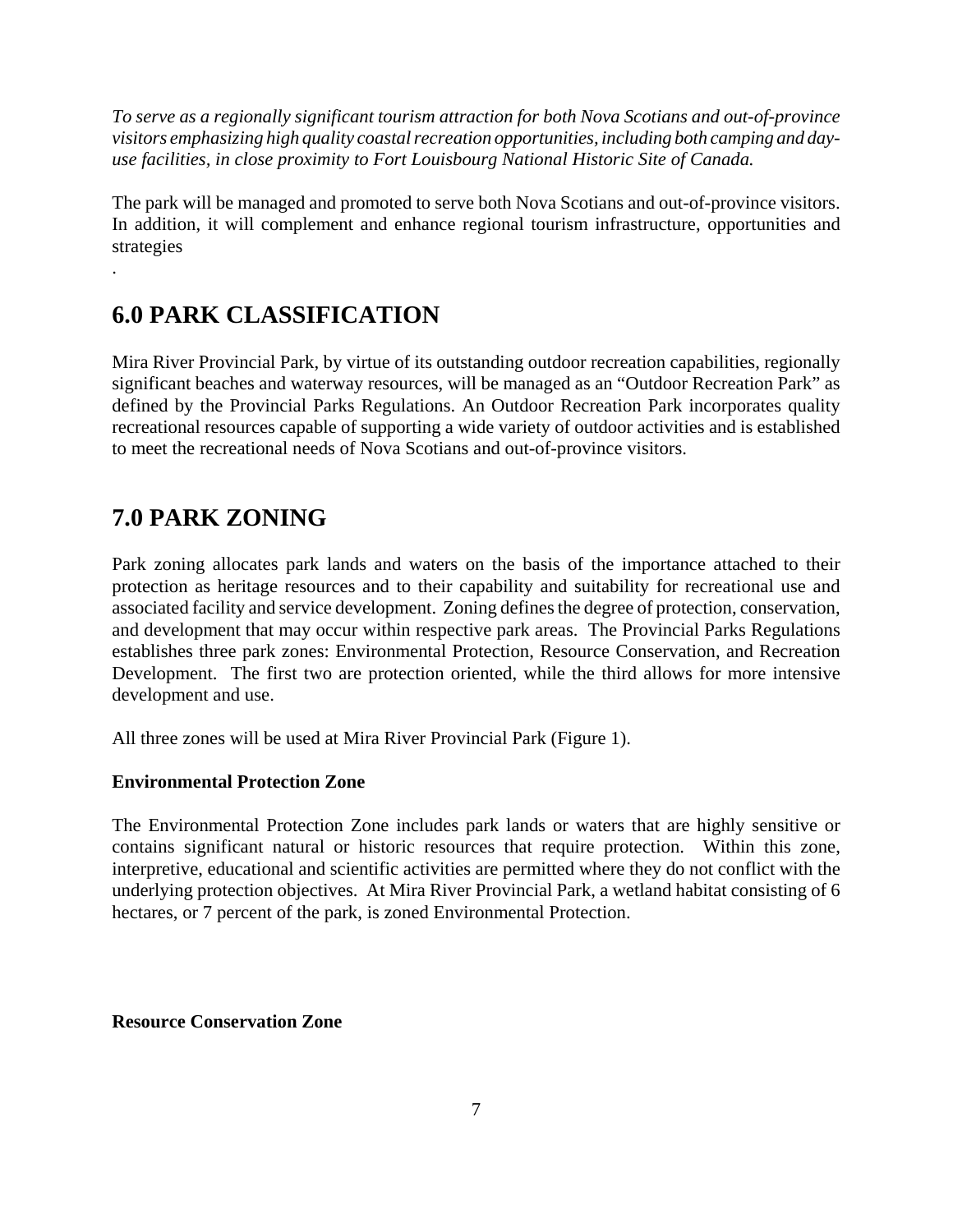The Resource Conservation Zone includes those park areas which contain significant natural, cultural, and recreational features and landscapes requiring a high standard of conservation. This zone permits activities and land uses that do not conflict with or compromise the inherent natural character and aesthetic qualities of the park. The Resource Conservation Zone at Mira River Provincial Park encompasses 47 hectares, or 55 percent, of the park land base. These lands include most of the park's shoreline, a majority of one of three fingers of land which radiate from the park centre and provide a buffer between the Recreation Development and Environmental Protection zones.

#### **Recreational Development Zone**

A Recreational Development Zone includes an area of a park that is capable of supporting the development of facilities and services associated with a range of outdoor recreation activities and more intensive visitor use. This zone is used to focus park facilities and services, as well as public use, within the most appropriate park areas.

Mira River Provincial Park includes 33 hectares, or 38 percent of the park land base, within the Recreation Development Zone. This zone encompasses the campground and day-use areas, along with associated facilities including park roads, administration centre, washrooms, park maintenance building and park programming area.

#### Special Management Areas

The Resource Conservation Zone and, to a lesser extent the Recreation Development Zone, may also incorporate and protect small, scattered sites with highly sensitive or significant natural or historic sites and features. These sites and features may normally be included within an Environmental Protection Zone but due to their small landbase, are incorporated into the Resource Conservation Zone as Special Management Areas.

One such Special Management Area within the Resource Conservation Zone is Brickyard Point. In consultation with the Nova Scotia Museum, management guidelines will be developed for this archaeological site to ensure park management and potential future interpretive proposals are complementary.

Park trails and roads are subject to the zoning criteria of the area in which they are located.

### **8.0 ECOLOGICAL LANDSCAPE CLASSIFICATION**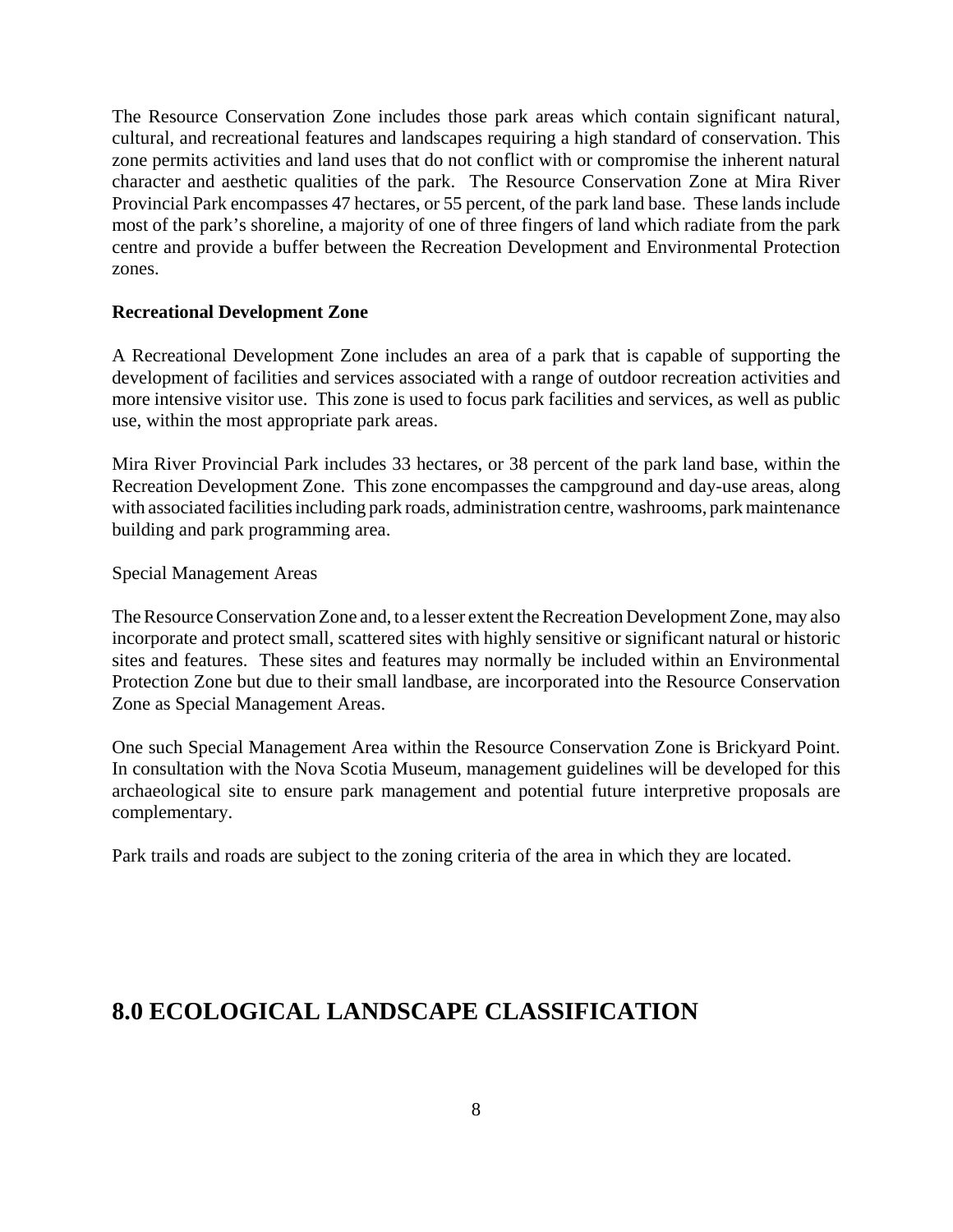The Department of Natural Resources uses an Ecological Land Classification (ELC) system to group geographic areas based on similar ecological criteria, including both biotic and abiotic components.1 Nova Scotia has been divided into 39 ecodistricts that have been judged distinctive on the basis of broad-scale elevation, macro climate as influenced by elevation, coastal proximity, geology and landforms. Ecodistricts are generally mapped at a 1:250,000 scale and are used by DNR to evaluate ecological representivity. Ecological representivity is important in parks and protected areas planning as a measure of the extent to which those areas encompass ecological variety or biodiversity.

Mira River Provincial Park is situated in the Bras d'Or Lowlands Ecoregion which encompasses the lowland areas around the Bras d'Or Lake and the Sydney Coalfield, Boularderie Island, the Salmon River Valley on the east side of the East Bay Hills and the Mira River valley. Maximum elevation within the park is approximately eighteen metres.

Two ecosystem types occur within the bounds of the park reserve. Well drained, medium textured soils over hummocky terrain cover the entire park with the exception of one small island. The latter is classed as a well drained coarse textured soils over hummocky terrain. The natural forest cover of the predominant ecosystem was dominated by temperate tolerant deciduous forests as found in the relatively undisturbed western-most extension of the park. Much of the park has a long history of disturbance, however, and a large portion of this natural forest cover has been replaced by open fields used for camping.

### **9.0 MANAGING FOR ECOLOGICAL INTEGRITY**

Ecological integrity is a measure of the condition of biodiversity in a given area and means that native species are present at viable levels and the ecological processes are present to support the continued viability of those species. Biodiversity is a fundamental indicator of ecological integrity. Retaining or enhancing the integrity of both terrestrial and aquatic ecosystems will be an important consideration in all park management decisions.

In a more practical manner, an ecological system will be considered to have integrity if:

- its structure and function are intact:
- its native components and processes are likely to persist;
- human use and facilities are compatible with the park ecosystem's finite capacity to sustain use in type, amount and timing.

Ecological integrity must be maintained and, where possible, enhanced, to ensure the sustainability of both the natural environment and the human uses of the park. As a first step, inventories of the flora and fauna at Mira River Provincial Park will be completed so that park managers have an

<sup>&</sup>lt;sup>1</sup>. Ecological Land Classification for Nova Scotia. Vol. 1 – Mapping Nova Scotia's Terrestrial Ecosystems. Report DNR 2003-2. N.S. Department of Natural Resources, 2003.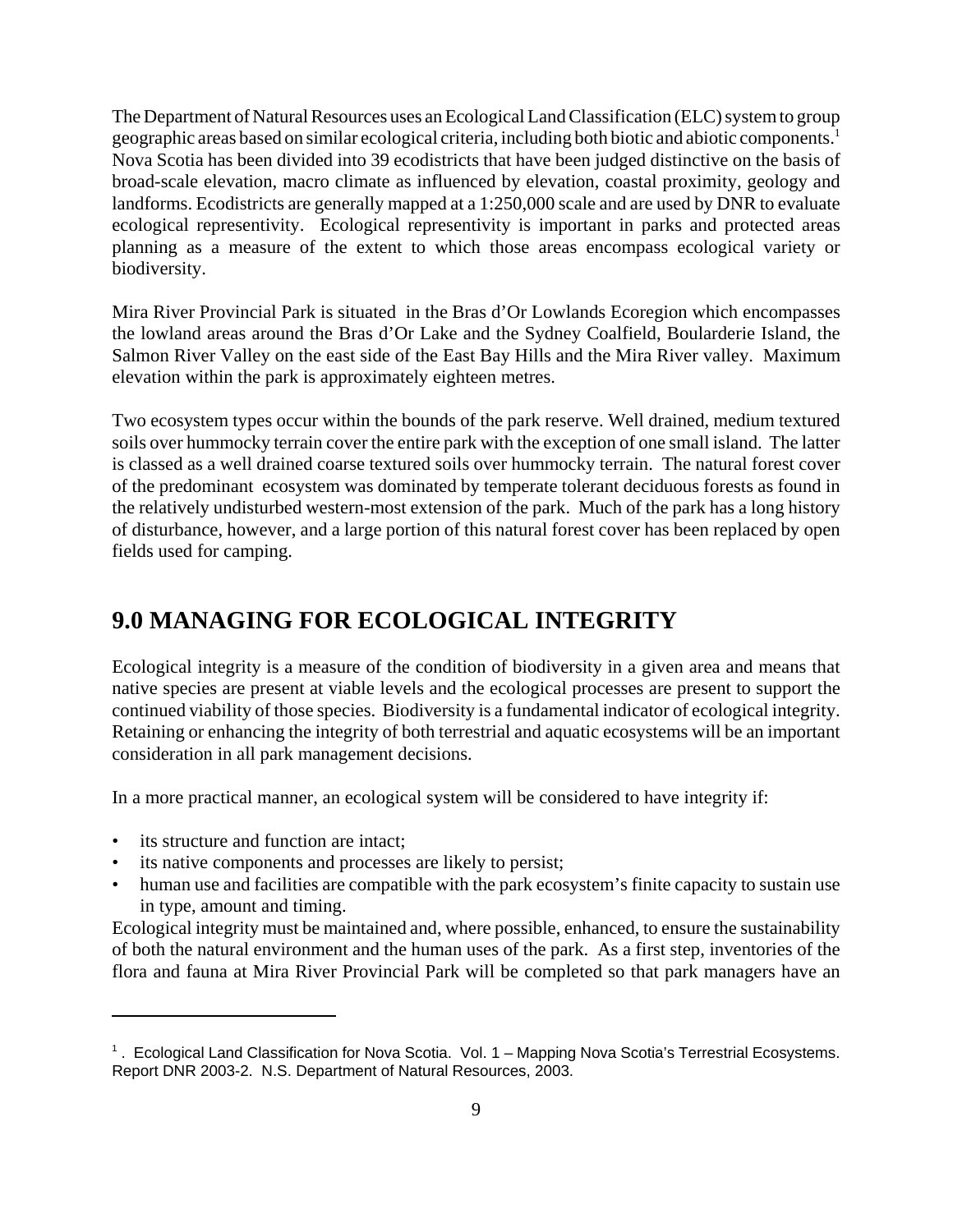understanding of the natural values they are responsible for. The integrity of existing ecosystems will also be evaluated to determine what actions are necessary to maintain or enhance those ecosystems.

Science-based monitoring of ecosystems will also be implemented to provide ongoing information on the health of park ecosystems. A focus of this monitoring will be the impact park visitors have on park values.

### **10.0 PARK DEVELOPMENT CONCEPT**

The park management plan provides a vision and broad policy framework for the provision of opportunities for outdoor recreational and educational activities, the development of associated facilities and services and the protection and conservation of significant and sensitive park features. Under the umbrella of the management plan, the park development concept describes the elements of park development, including their location, inter-relationship and rationale.

### **Park Development Concept**

Park development provides the facilities, infrastructure and appropriate opportunities necessary to achieve the park vision and objectives. In light of the classification of Mira River Provincial Park as an Outdoor Recreation Park, and the consequent emphasis on the provision of high quality opportunities for outdoor recreation activities, the park will offer a range of facilities and services (Figure 2).

Mira River Provincial Park has been in operation since 1967. It currently offers 148 campsites, three unsupervised beaches, boating access to the Mira River for registered campers, a picnic area, walking trails and associated amenities such as a comfort station and change rooms. In 2009 a major redevelopment of park facilities will commence. While this initiative will see the addition of some new facilities and services and the expansion and upgrading of others, the main focus of redevelopment is to enhance the delivery of existing service levels through better organization and design of park elements.

The proposed park re-development will provide enhanced facilities and services that support opportunities for both overnight and day-use activities associated with the park's location in the midst of Mira River.

The following park elements are included in the proposed park re-development (Figure 3).

Park Entry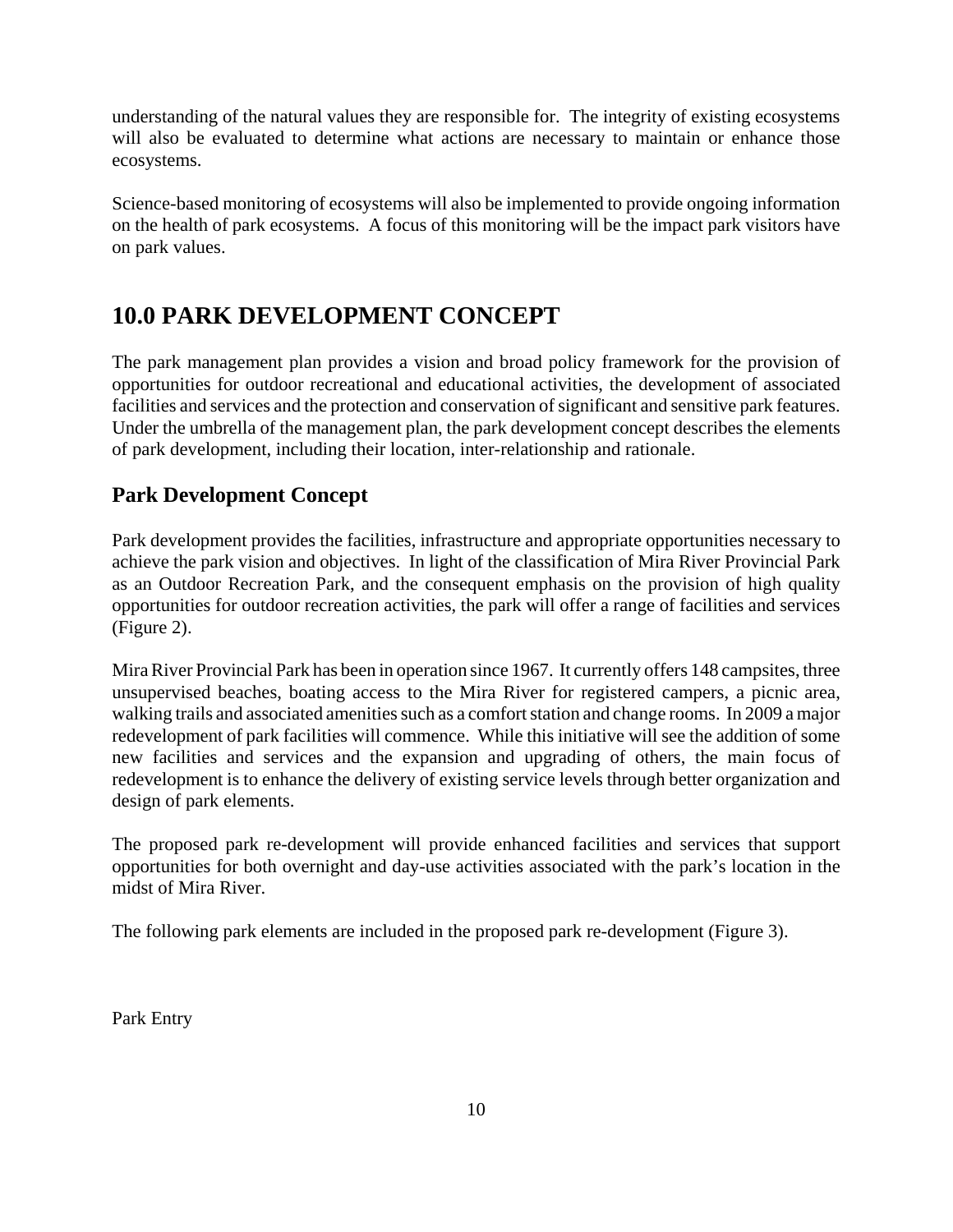The park entrance off Brickyard Road will be enhanced through improvements to site distances, signage and landscaping. In addition, a small (8-12) car parking lot will be created to better accommodate off-season use.

Park Trail System

A park-wide trail system s proposed to enhance outdoor recreation opportunities. The trail system will provide a unique range of intensive and extensive opportunities and experiences and will cater to a diverse range of abilities and user groups.

Trail kiosks will be strategically located to inform park users of trail experiences and opportunities. The trail planning process will identify over-riding trail themes, desired experiences and will provide the terms of reference for detailed trail planning and layout. Trail interpretive and directional signage will complete the trail system.

Trail standards will complement park resource opportunities and constraints, but generally a yearround multi-purpose barrier-free non-motorized trail system is envisioned. Cycling will be limited to park roads.

Camping

A range of camping experiences will be provided by upgrading existing camping loops and redefining others. Of particular note is the conversion of one drive-in camping loop to walk-in sites and the conversion of the Brickyard Point picnic loop to a campground loop.

Park Programming / Amphitheatre Area

The proposed program area will offer park interpretation and educational programming. Programming will be accessible to park visitors and the local community. An amphitheatre and adjacent group shelter

Group Camping

A small group camping area is proposed to accommodate 3 groups of 25-30 people each. A common field or program area with toilets will be included.

### **11.0 OPERATIONAL POLICIES**

A park operating plan will be prepared to provide the necessary information required to operate the park on a day-to-day basis. In addition to addressing the following operational policies, the park operating plan will include such topics as budget, staffing, public health and safety, maintenance schedules and enforcement.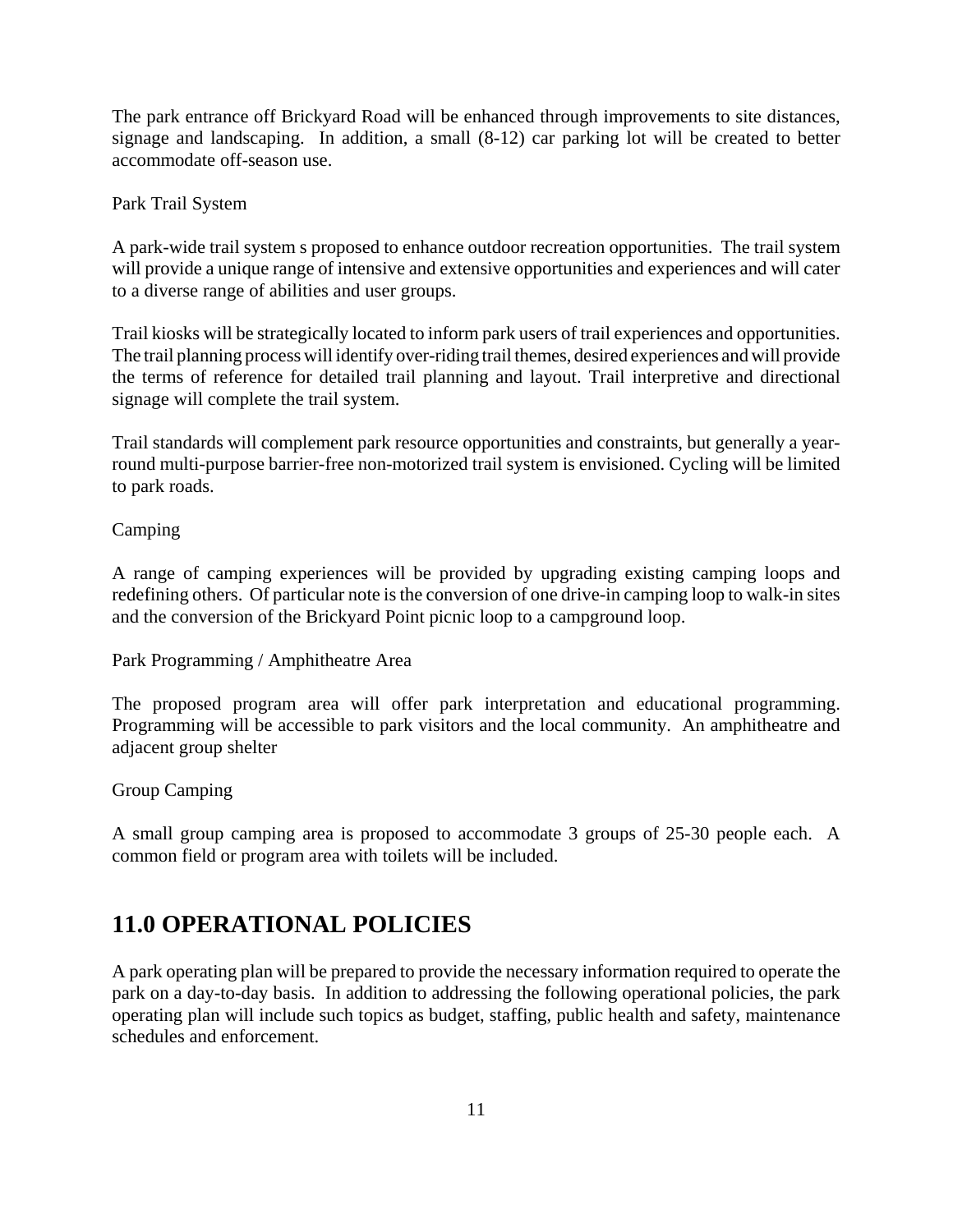The park operating plan will identify requirements necessary to operate Mira River Provincial Park to existing park standards.

#### **Cultural Heritage**

Cultural heritage sites and features of particular interest are primarily associated with the former brickyard which dates from the 1700s. In consultation with the Nova Scotia Museum, heritage resource management efforts will focus primarily on the conservation of one area near Brickyard Point. Regardless of the degree of active management, heritage values will be protected by the Provincial Parks Act and provisions of this management plan.

#### **Enforcement**

DNR will develop an Enforcement Plan that determines a general level of resources necessary to provide an enforcement presence at Mira River Provincial Park.

#### **Fire Management**

As part of fire suppression efforts, a "fire management plan" has been prepared. Key elements of the plan include aggressively fighting all natural fires and an evacuation plan for park users in the event of a fire.

### **12.0 SPECIAL MANAGEMENT ISSUES**

### **Cemetery**

Separate from, but within, Mira River Provincial Park is a cemetery owned and managed by the Catholic Church. Park management will continue to ensure public access to the cemetery and that adjoining park development and use will respect the sanctity of the cemetery.

### **13.0 IMPLEMENTATION STRATEGY**

As part of the Canada - Nova Scotia Infrastructure Stimulus Fund, \$800,000 has been committed for the redevelopment of Mira River Provincial Park. These funds must be expended by March 31, 2011.

This redevelopment will be implemented in two phases. In general, Phase I will see the redevelopment of the existing camping loops. Phase II involves the construction of a new camping loop at Brickyard Point, redevelopment of the day use and programming areas, construction of an off-season parking area and completion of a park-wide trail system.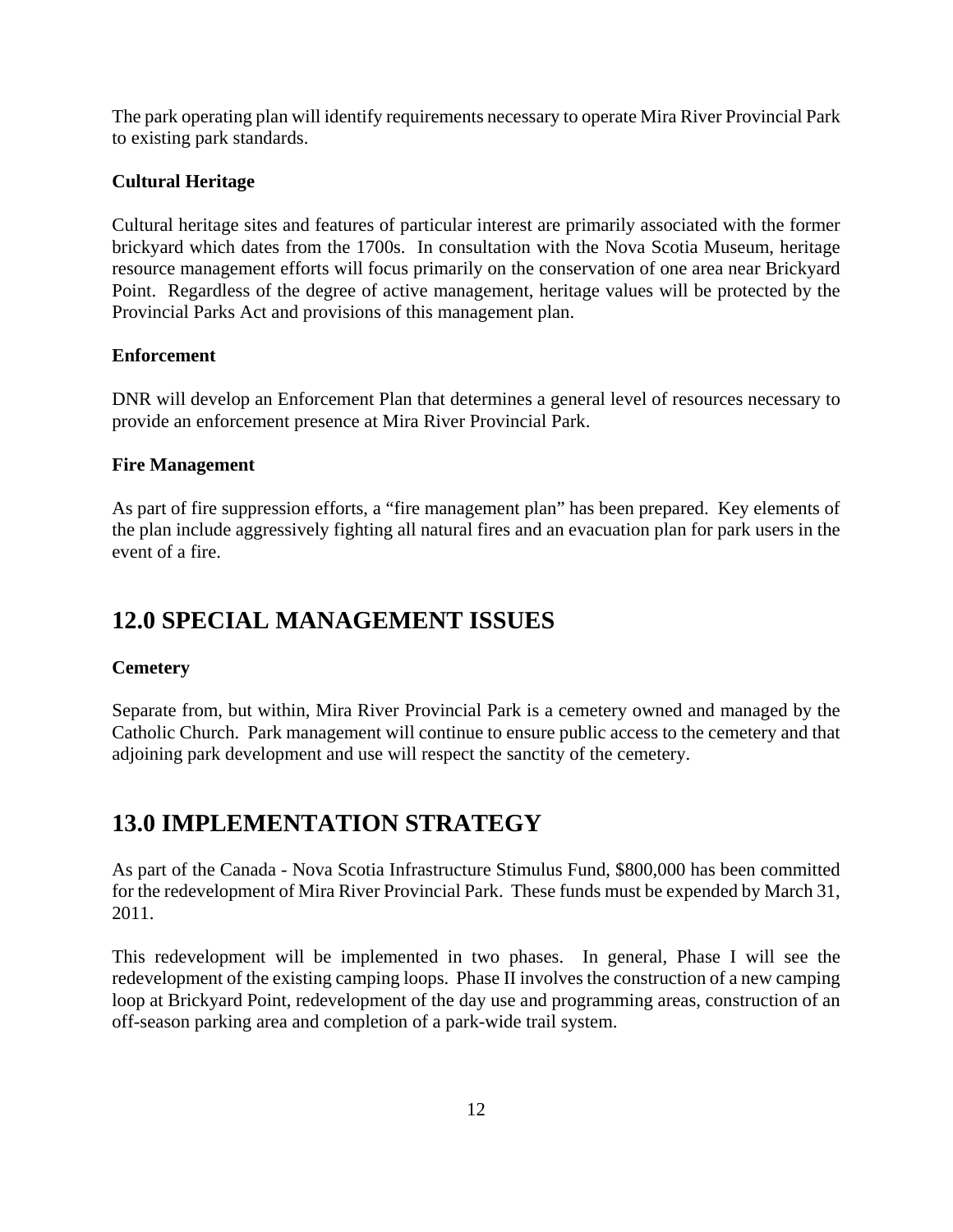### **14.0 PLAN REVIEW**

The vision and objectives of this plan are intended to guide the management of Mira River Provincial Park for the next 20 years. The Department of Natural Resources will undertake a review of the park management plan every five years, or sooner if required. In considering any significant deviation from this plan, the Department will provide opportunity for public review and comment.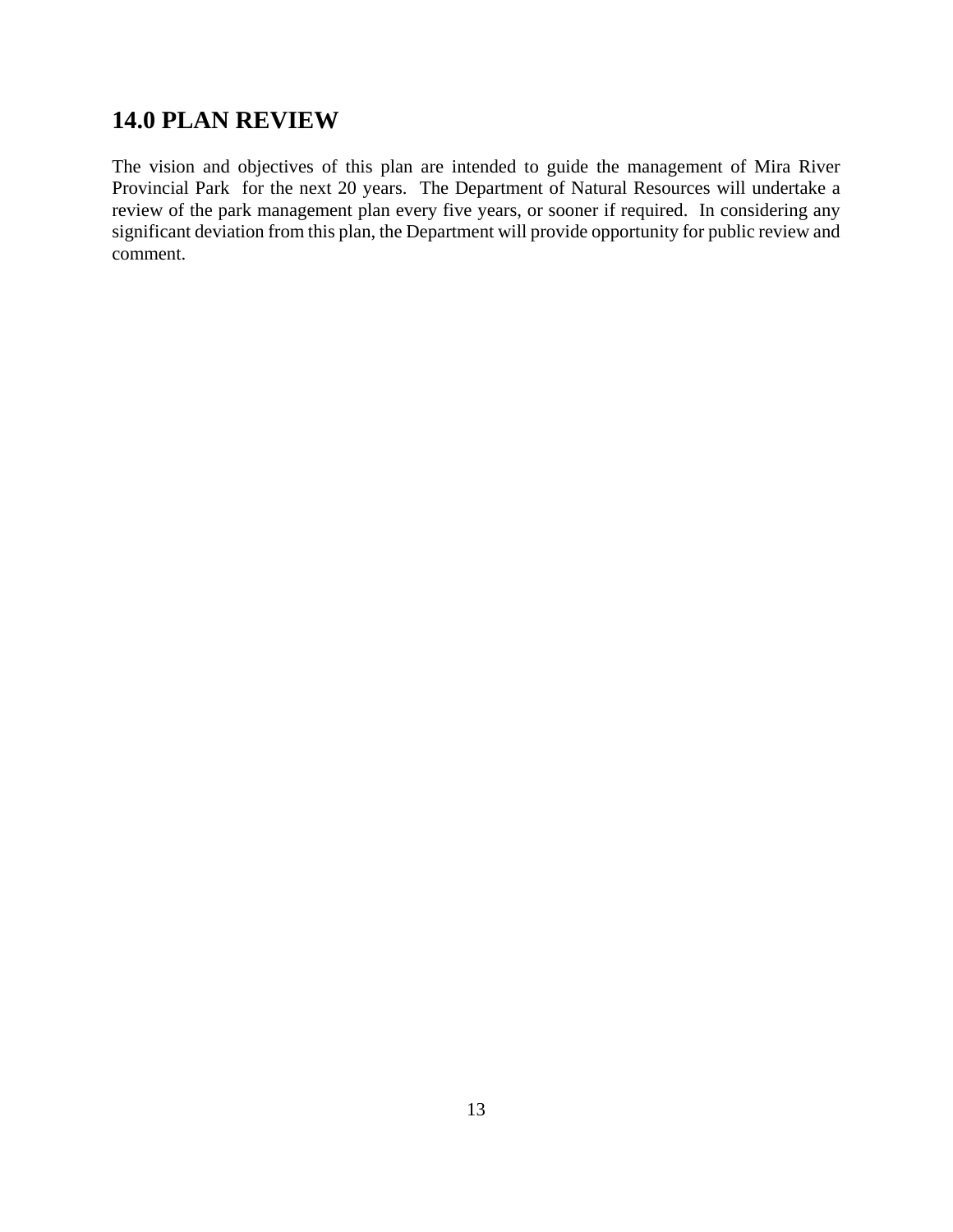### **FIGURE 1 PARK ZONING**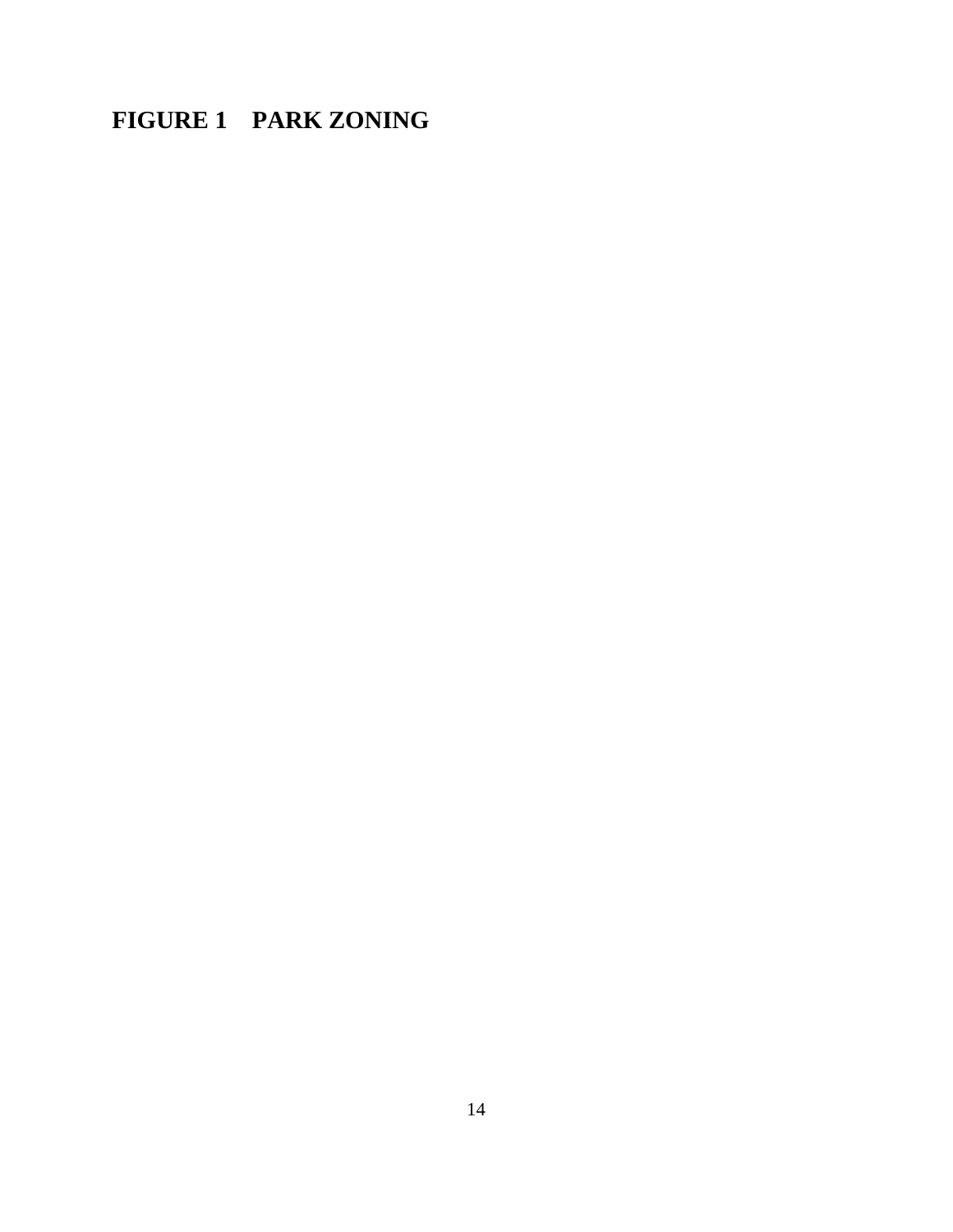### **FIGURE 2 PARK CONCEPT**